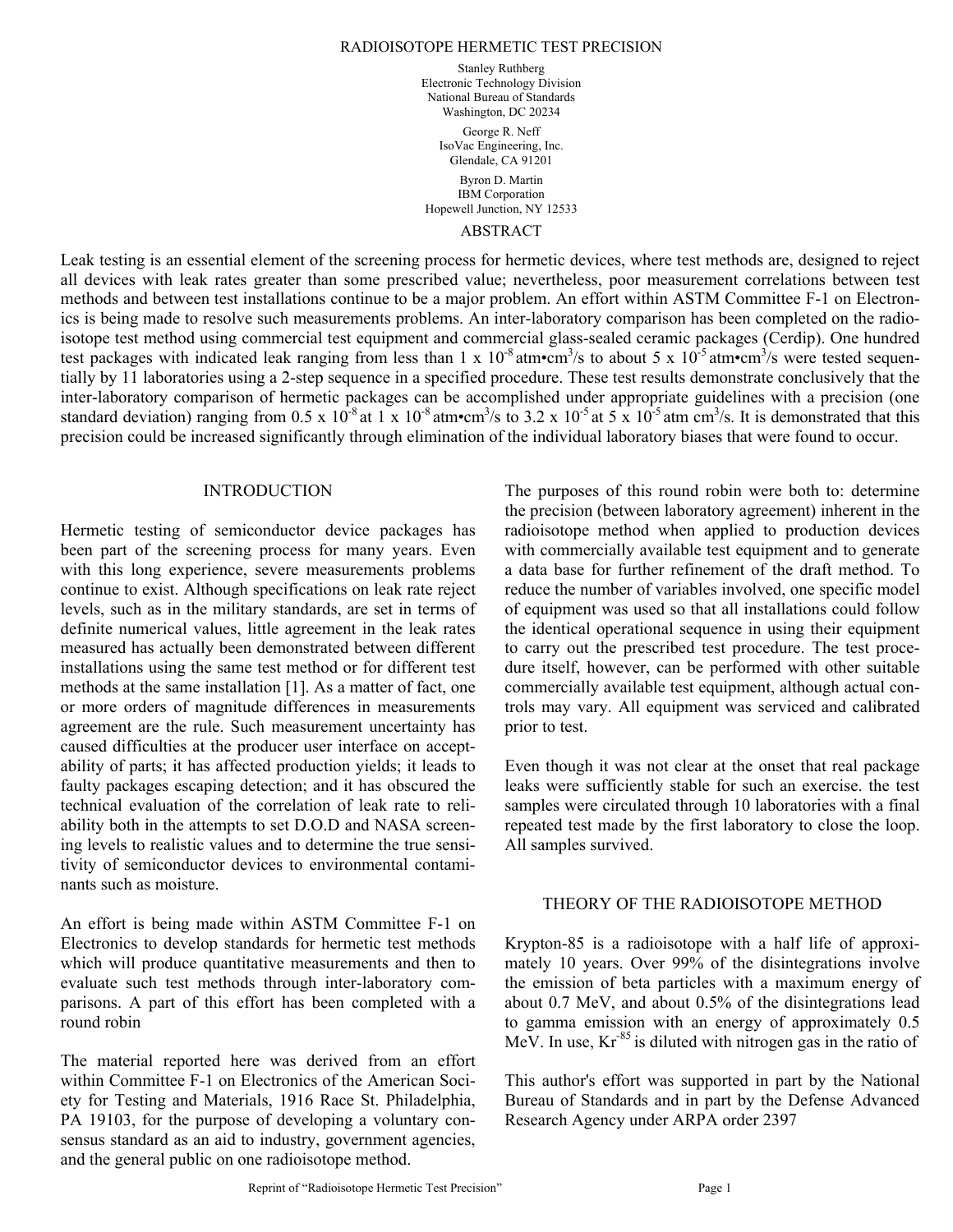About one to  $10<sup>4</sup>$  to obtain an increased quantity of test gas with a viscosity equivalent to that of air. The components are tested with apparatus as depicted in Fig. 1. The devices are placed in the activation tank, which is then sealed and evacuated. The  $Kr<sup>85</sup>-N<sub>2</sub>$  gas mixture is pumped into the tank to a prescribed activation pressure. During the prescribed "soaking" time the gas passes through any package leaks and accumulates in the interior of the components. After the  $Kr<sup>85</sup>$  gas mixture is pumped from the activation tank and stored for reuse, the tank is vented and the com-ponents are examined with a gamma radiation counter, such as represented in Fig. 2, to measure the amount of  $Kr<sup>-85</sup>$  that remains in the device interior.



Figure 1. Block diagram of Radioisotope Activation Console. TC - thermocouple vacuum gauge.

PG - pressure gauge. The equation traditionally used to relate the gamma count rate to the leak rate is [2-4]

$$
Q = \frac{R P_0^2}{SKT (P_e^2 - P_i^2)}
$$
 (1)

where:

- $Q =$  the leak rate (atm•cm<sup>3</sup>/s or equivalent)\*\*
	- $R =$  count rate above ambient background
	- S = specific activity ( $\mu$ Ci/atm cc of the Kr<sup>85</sup>-N<sub>2</sub> Mix)
	- $K =$  overall counting efficiency of the detec-tor for the package type (counts/min/ $\mu$ Ci)
	- $T =$ soak times
	- Po = 1 standard atmosphere pressure
	- $Pe =$  activation pressure (atm absolute)
	- $Pi =$  initial internal package pressure (atm absolute)

This formula assumes that the gas flow through the leak is laminar that the gas accumulates within pa linear y in time, and that little pressure change occurs in the interior No provision is included for gas escape after pressurization

Since the emphasis of this first round robin was on measurements agreement rather than on absolute value, these assumptions were not of consequence except for the omission of a factor on gas escape from the package interior, and count rate determi-nations were to be completed within a specified time to minimize this effect of gas escape.

# EXPERIMENT

Equipment

# Activation Unit

The transfer system, Fig. 1, comprises vacuum pumps, compressor, gas transfer lines, valves, and filters all under command of the control system which is linked to the various transducers for use, in automatic or manual operation. The activation chamber was normally evacuated to 0.5 torr prior to pressurization, and to 0.5 torr or 2.0 torr after pressurization as dependent upon the time allowed to transfer the parts to the counting sta-tion (dwell time). Pump-down time of 2 minutes or less was required to minimize evacuation of gas from packages with large leaks.††



\*\*Although the SI system of metric units is now preferred, present engineering practice uses the mixed units of atmcm /s for leak rate, torr for vacuum, and psi for pressures near or greater than 1 atmosphere. Conversion factors are 1 Pa m<sup>3</sup>/s = 9.869 atm-cm<sup>3</sup>/s, and 1 Pa = 0.0075 torr or 1.451 x  $10^{-4}$  psi; one curie = 3.7 x.10<sup>10</sup> events/s.

††Actual test equipment was the IsoVac Engineering, Inc. Radiflo ® Mark IV Leak Detector. This equipment is identified in order to adequately specify the experimental procedure. Such identification does not imply recommendation or evalua-tion either by the ASTM or the NBS.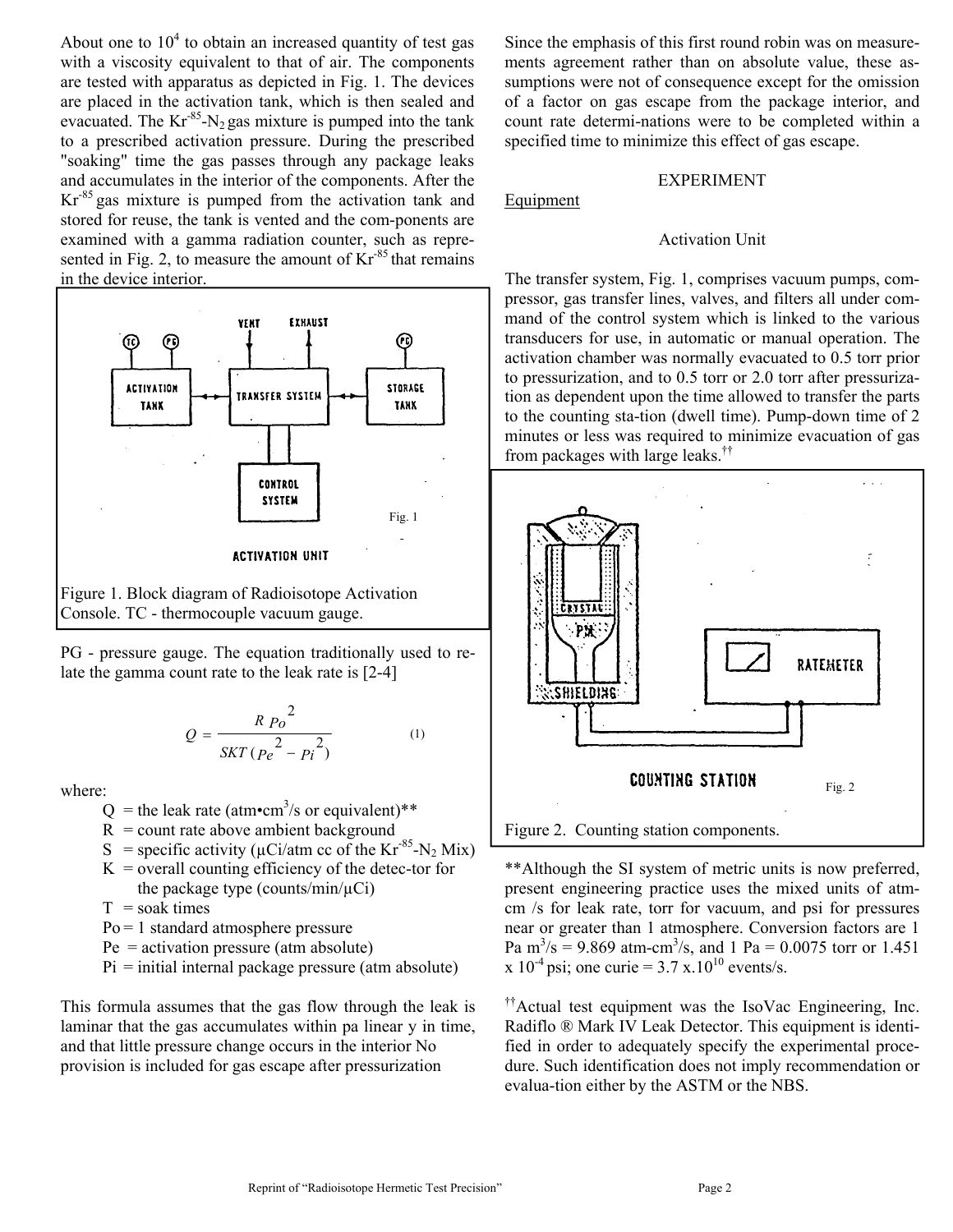# Counting Station

As shown in Fig. 2, the station comprised a shielded scintillation crystal, into which a well has been formed of about 2 in. diameter and 3 in. depth, a photomultiplier tube, preamplifier, and Ratemeter. The maximum unit rate of the stations used was 105 counts/min.††

# Test Samples

One hundred 14-lead ceramic-glass dual-in-line packaged devices as pictured in Fig. 3 were select-ed by radioisotope test from a production run of several thousands of parts of a commercial inte-grated circuit with a nominal internal free volume of  $0.02 \text{ cm}^3$ . Manufacture was by normal methods, but these devices were not subjected to fluid immersion at any time. Selected indicated leak sizes ranged from  $\leq 1$  x  $10^{-8}$  atm-cm<sup>3</sup>/s to  $\sim$  5 x 10-s atm-cm<sup>3</sup>/s. The test specimens were serialized at Random.



### Calibration

The counting station at each of the test sites was calibrated against the same pulse generator and three  $Kr<sup>85</sup>$  reference standards [5]. The Ratemeter indications on all scales were adjusted for agreement to the pulse generator. The Ratemeter was then connected to the crystal/photomultiplier system and the counter was set into operation. One of the Kr-85 reference standards was inserted into the detector well, and amplifier gain was adjusted. until a plateau was reached for signal to noise ratio. Then the three  $Kr<sup>85</sup>$  reference standards, each of different activity, were used to calibrate the gamma count rate for each of the three larger Ratemeter scales, i.e.,  $0-10^4$  counts/min,  $0-3 \times 10^4$  counts/min,  $0-10^5$ counts/min, and an average value was derived for the counter sensitivity in courts/min-µCi.

Pressure gauges were calibrated at atmospheric pressure against a mechanical reference gauge included in each console. These reference gauges were characterized by the manufacturer as having an accuracy of better than 1% and were not individually calibrated for this round robin. The thermocouple vacuum gauge in each console was calibrated against a transfer thermocouple gauge which calibrated against a precision liquid monometer [6].

The specific activity of the test gas was deter-mined by transferring a sample of gas into a glass vial of known volume at an indicated pressure of  $\sim$  2.0 torr on the internal thermocouple gauge. The glass vial was of similar construction to the Kr-85 reference samples. The radioactivity was measured with the calibrated counting station, and a correction factor was applied for "true" pres-sure according to the calibration data on the thermocouple gauge. Three independent samples were so taken, measured, and an average value of specific activity in  $\mu$ Ci/atm-cm<sup>3</sup> was computed.

## Test Procedure

In practice, the hermetic screening process is not a measurement procedure but is a detection opera-tion for indicated leak rates greater than some set value. Normally the radioisotope method is used is a fine leak test procedure with the rejection limit set at such a value as to allow the detection of some of the larger leak sizes [3,4,7]. The purpose of this round robin was to determine the precision of radioisotope testing; therefore, a test procedure was used which would give definitive measurements. Two successive cycles were employed in order to obtain accurate count rates and to prevent overfill with the radio-active gas. The first cycle was a test for the range of leak sizes  $> 1 \times 10^{-6}$  atm cm<sup>3</sup>/s, and the second cycle was a fine leak test for the indicated range  $> 1$  $x$  10<sup>-8</sup> atm cm2/s. Packages which unambiguously evidenced a leak  $> 1 \times 10^{-6}$  atm-cm<sup>3</sup>/s in the first cycle were set aside and assigned values as measured. Those packages which evidenced borderline values of  $\sim 1 \times 10^{-6}$  atm-cm<sup>3</sup>/s were re-tested in the second cycle along with the remaining packages which had passed the first cycle.

The count rate for each device was measured initially at each installation to establish the back-ground level for each device. Activation parameters for the first cycle were nominally 3 atm-abs. and 36 s with a final pump-down to 2 torr to mini-mize dwell time and possible gas escape back through the larger leaks. Individual packages were measured in the counting station; all measurements were scheduled for completion within 15 minutes after removal from the activation tank. Actually the time taken for completion ranged from 15 min-utes to 40 minutes. Leak rate values were calcu-lated from equation (1).

The fine leak test was performed in the same manner as the first cycle leak test. Pressurization was nominally 5 atm-abs; soak time was determined from equation (1) as based upon each particular value of indicated specific activity in order to derive a count rate of  $\sim 1000$  counts/min above back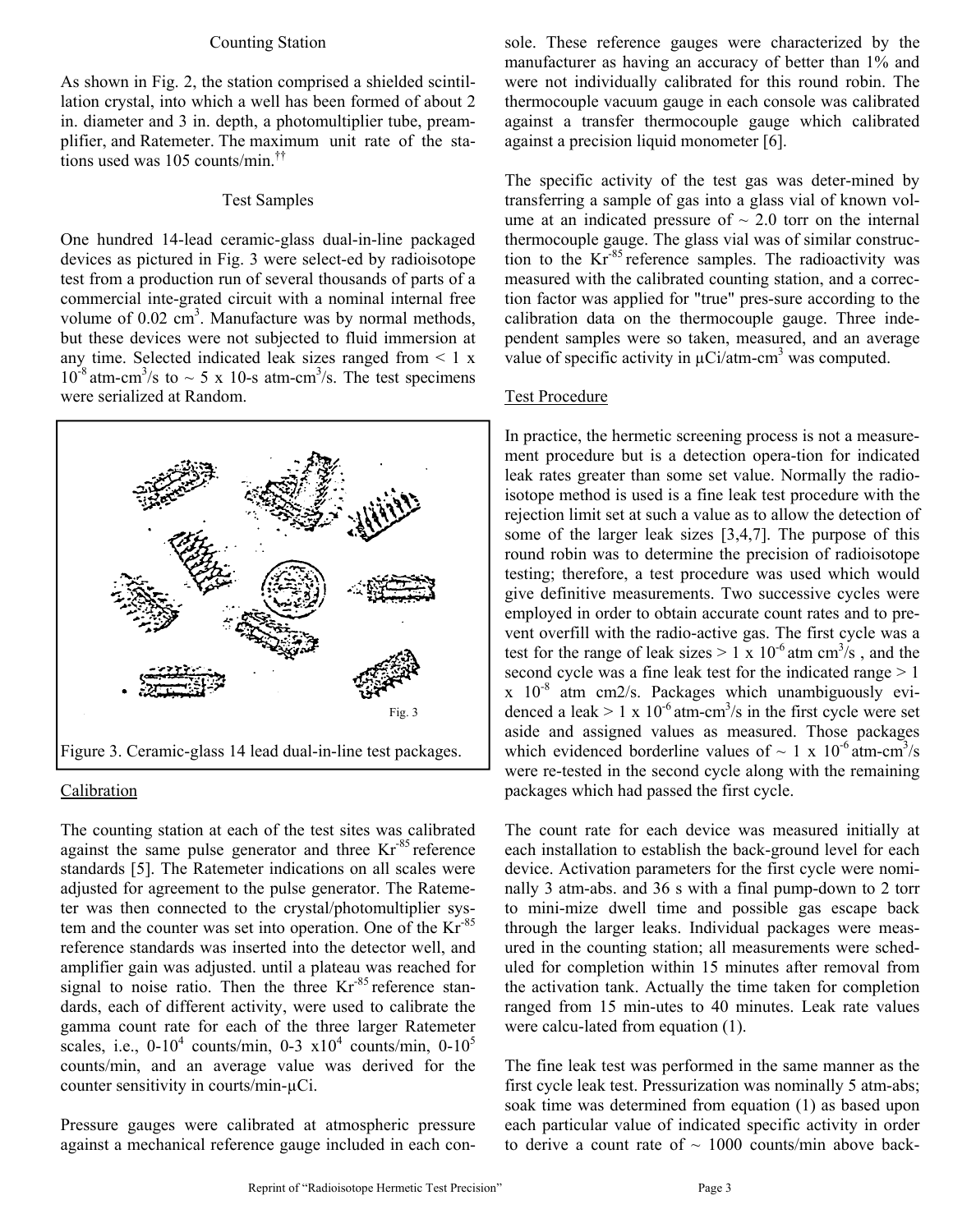ground. for a 1 x  $10^{-8}$  atm-cm<sup>3</sup>/s leak size. Final venting was done at 0.5 torr, and soak times were typically 12 to 18 minutes. After measurement, correction was applied for "true" specific activity to derive "real" leak rate. Although not considered neces-sary for fine leakers, a 30 min time limit for completion of counting is good practice. Actual times ranged from 17 min to 80 min.

After testing at each site, the specimens were deactivated of Kr-85 by storing in a vacuum chamber for about 48 h. At each of the succeeding installations, initial device background count rates before test were nominally 2000 counts/ min or less.

#### Data

### RESULTS

Of those packages which evidenced borderline values of leak rate of  $\sim 1 \times 10^{-6}$  atm-cm<sup>3</sup>/s, most exhibited a well defined test value in the second cycle which was about one decade smaller than the value measured in the first cycle, in which case the fine leak values were assigned to them. The remaining borderline leakers formed a second class which exhibited a lame count rate in the second cycle of the order of  $10<sup>5</sup>$  counts/min, in which case the value measured in the first cycle was assigned. With this distinction, the betweenlaboratory agreement of whether leaks were greater than 1 x  $10^{-6}$  atm-cm<sup>3</sup>/s or not was 100%. This agreement was have resulted had the borderline specimens not been retested in the fine leak cycle. The agreement as to whether packages were leakers or no  $(<$  T x 10'a atm-cm<sup>3</sup>/s) was 95%; this value derived from 14 individual measurements evidencing leak size greater than and 261 evidencing leak size less than  $1 \times 10^{-8}$  atm-cm<sup>3</sup>/s as deter-mined from 11 measurements on each of 25 packages that were initially selected as nonleakers, and for every sample the agreement on no-leak was at least 9 out of 11.

# Between-Laboratory Agreement

An average value

$$
\overline{x}_j = \frac{1}{n} \sum_i x_{ij} \tag{2}
$$

was derived for each sample j from the single measurement at each of i laboratories. The estimated standard deviation.

$$
s_j^2 = \frac{1}{n-1} \sum_{i} \frac{2}{xij} - n\overline{x}_j^2 \qquad (3)
$$

represents the dispersion in measurements for each. sample. The between laboratory agreement is sum-marized in Fig. 4 as a plot of  $s_i$  vs.  $x_i$  for all data, except for one specimen which gave a data point far from the mainstream and was

later found to have a small external void. Between laboratory uncertainty increases continuously with leak size for both leak ranges.

It is noted that a gap in leak size occurred in the fine leak range. It is not known if this is a result of the sample selection process or the or the nature of the leaks in this type of package. The large dispersion for the range  $> 1 \times 10^{-6}$ .atm- $\text{cm}^3$ /s is certainly affected by the variation in dwell times that occurred at some of the installations.



 Figure 4. Estimated standard deviations sj of measured values for all samples as a function of the sample average leak size xj.

Regression calculations show that the variation in betweenlaboratory reproducibility is well described by equations of the form

$$
\log s_j = a_0 + a_1 \log \bar{x}_j \tag{4}
$$

for both the fine and larger leak range. The fitted curves are shown in Fig. 6 for the fine leak range (2nd test cycle) and in Fig. 6 for the larger leak range (1st test cycle). The expected agreement that would be obtained between any two laboratories making a single measurement on the same specimen is then derived from these curves. The difference between two such measurements has a variance of twice the square of the standard deviation, and on a 95% confidence level the difference would not be neater than 1.96 standard deviation or  $1.96$   $(2sj2)1/2$  2.77 sj, where sj is the value taken from the fitted curves.†††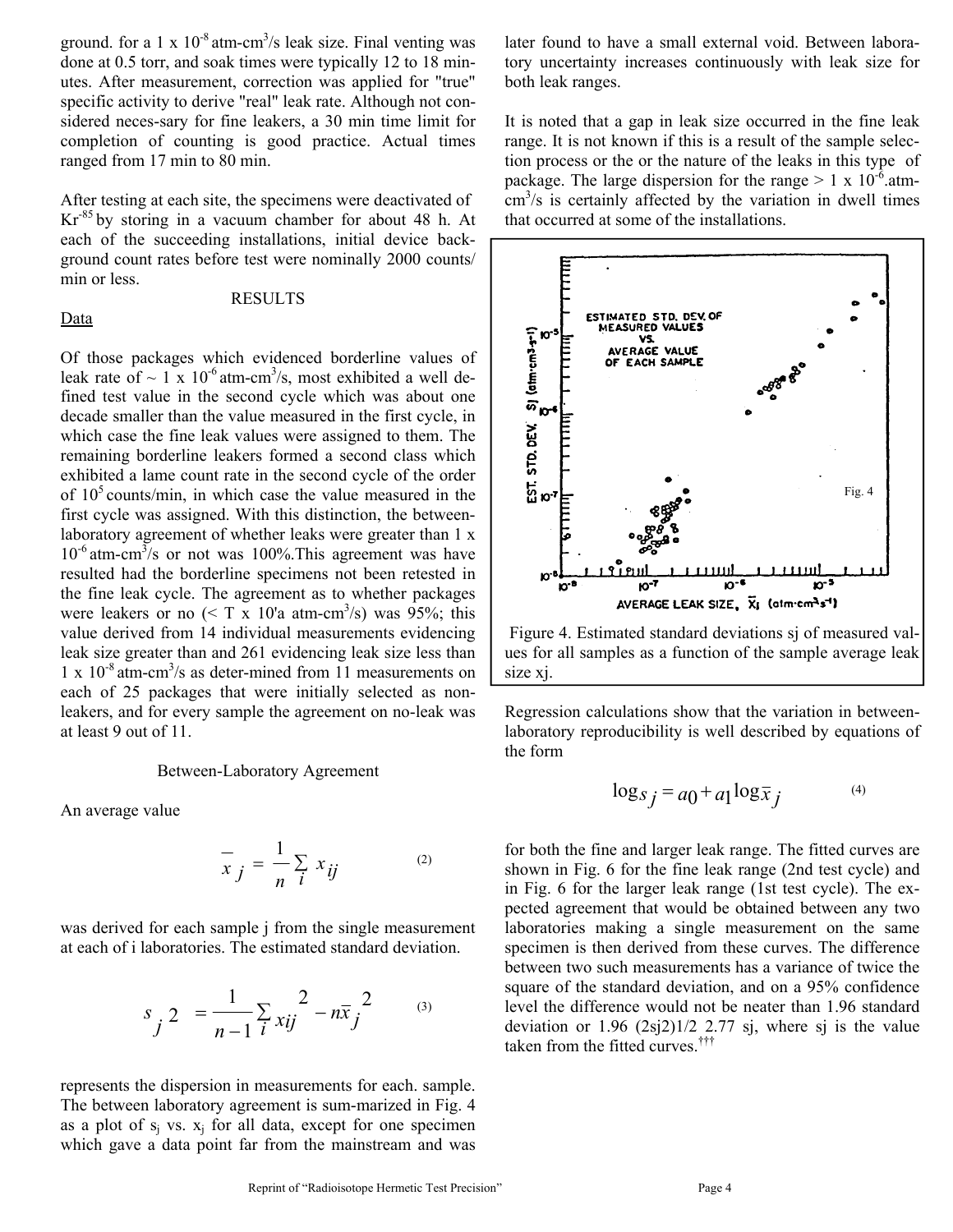Some adjustment on these values is required in principle to correct for the relationship of average value of sj to the standard deviation as. based upon the number of degrees of freedom in the measurements, but the correction is relatively small in the present instance.



values in the fine leak range with a least squares fitted curve.

### Laboratory Bias

More detailed examination of the data indicates that part of the overall systematic dependence of dispersion on leak size is the result of individual laboratory measurement biases. Sorting out the data on a laboratory by laboratory basis gives results such as shown in the two examples of Fig. 7 for the fine leak range and in Fig. 8 for the larger leak range where the individual laboratory measurement for each of the test specimens  $x_{ij}$  is compared against the average value  $x_j$ . A linear regression calculation of the form.  $x_{ij} = a + bj$  was applied to each laboratory's results, and each laboratory showed a characteristic bias as indicated in Figs. 7 and 8; the bias differed between the two ranges at some laboratories. In fitting the lines to the data, an occasional value was found to fall far from the mainstream in the fine leak range, presumably random events. An occasional value was found to fall considerably below the mainstream in the larger leak range as marked by a slash in Fig. 8. In the latter case, the points are presumed to result from overly long dwell times.

# Possible Precision

It is of interest to speculate on the precision that could possibly be obtained were laboratory biases eliminated. This possible precision was anticipated by taking the apparent precision at each laboratory and pooling the results for each test specimen. Specifically, the residuals were calculated for each test specimen as derived from each laboratory's regression line as  $x_{ij}$  -  $_{ij}$ , where xij is again the actual value measured by the  $i<sup>th</sup>$  laboratory for the  $j<sup>th</sup>$  sample and  $_{ii}$  is the expected value as calculated from the regression line for each laboratory at the corresponding value of  $_i$ . A standard deviation  $s_r$  was then calculated from all the residuals for each specimen and, again, a regression curve was fitted. Results a represented by curve a in Fig. 9 for the fine leak range and by curve a in Fig. 10 for the larger leak range. Actual precisions that were obtained in the test, when laboratory biases are included are repeated again in curves b. Thus, from the comparison of curves a to b, precision might be improved by a factor of  $\sim$  2 if laboratory bias could be eliminated. Identification of factor causing such bias remains for further effort. In the larger leak range one might expect further improvement in precision were stricter adherence maintained for short dwell time.



values in the gross leak range with a least squares fitted curve.



Figure 7. Example of individual laboratory bias. Measured values xij as a function of average leak size j for the fine leak range.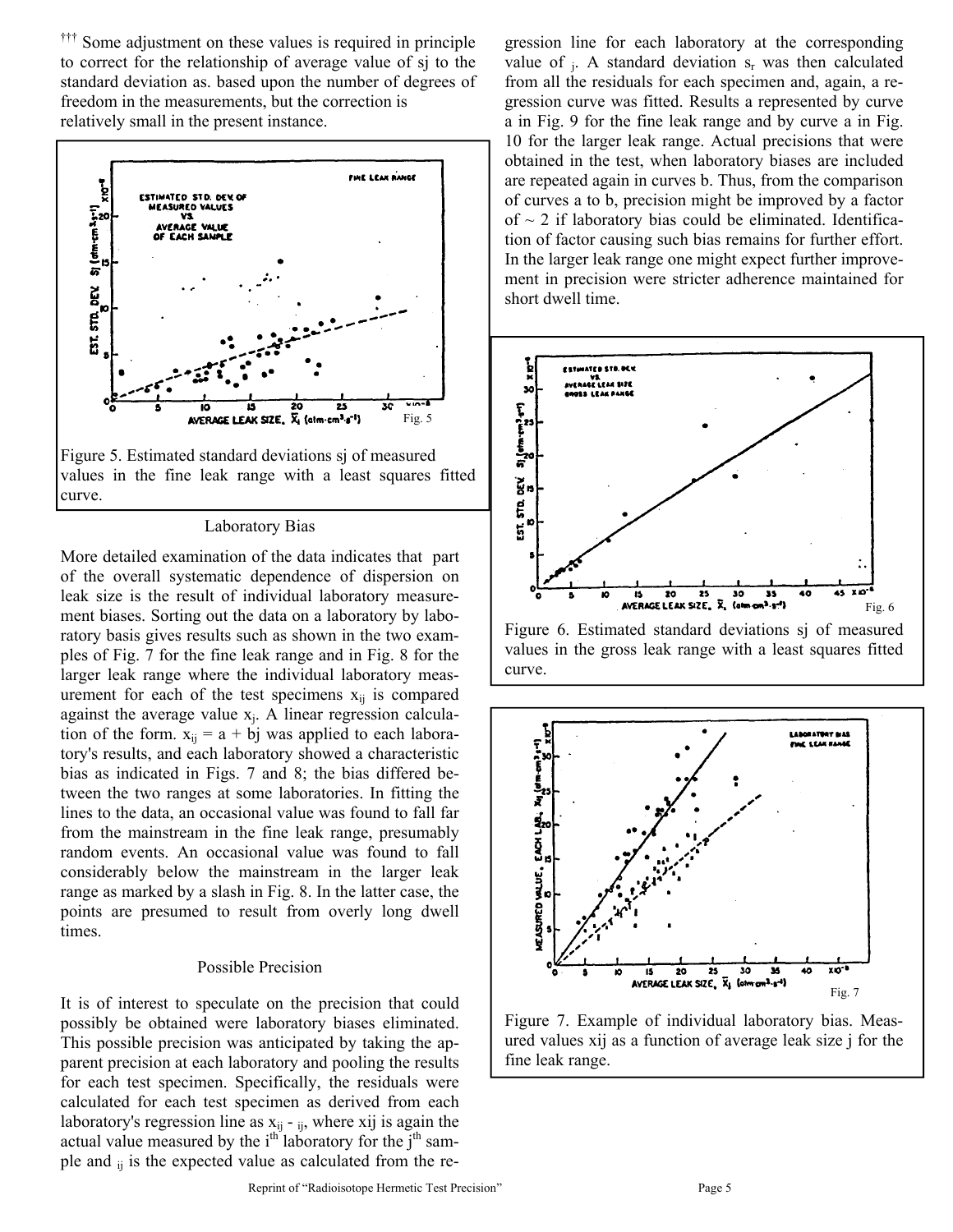

Figure 8. Example of individual laboratory bias. Measured values xij as a function of average leak size xj for the "gross" leak range.



Figure 9. Estimated standard deviations sr for the fine leak range as derived from residual values for each sample from each fitted line for all laboratories, est. std. dev. for all (xij –  $xii)$  where  $xi = a0 + a1xi$ , with results in curve a. Curve b is the one std. dev. reproducibility derived from original measurements which include laboratory bias effects.



Figure 10. Estimated standard deviation sr for the "gross" leak range as derived from residual values for each sample from each fitted line for all laboratories, est. std. dev. for all (xij - xij) with results in curve a. Curve b is the reproducibility (one std, dev.) with laboratory bias included.

# Impact

These results demonstrate that an inter-laboratory comparison of hermetic packages can be accomplished with this radioisotope method and that one can achieve measurements precision greatly improved over the one or more orders of magnitude differences that have been the rule. Although the precision achieved here is probably better than that in the normal production environment, the guidelines imposed can be transferred readily and should lead to improvements there also, which in turn should help to resolve the producer user difficulties, yields, and technical evaluation problems which exist.

The actual precisions determined in this round robin depend on the guidelines imposed and on the type of test specimen used. Values would probably be affected by change in package materials and internal free volumes. Future efforts are planned to assess these effects.

It has also been shown that package leak rates, even for the small leaks, can remain stable provided reasonable care is taken in package transportation. Although these particular specimens were hand carried between installations, the significance is that even the finest of these leak sizes remained open in the field and therefore could pose a threat to reliability were they to escape initial screening.

A knowledge of measurement precisions such as reported here is one factor important to achieving a rational basis for hermetic testing. Leak test philosophy, as embodied in existing test specifications. has been essentially to set leak size reject limits as based upon general instrumentation capabilities and to observe the net result through failure analysis of operational devices some time later. However, efforts are now being made to determine the sensitivity of devices to